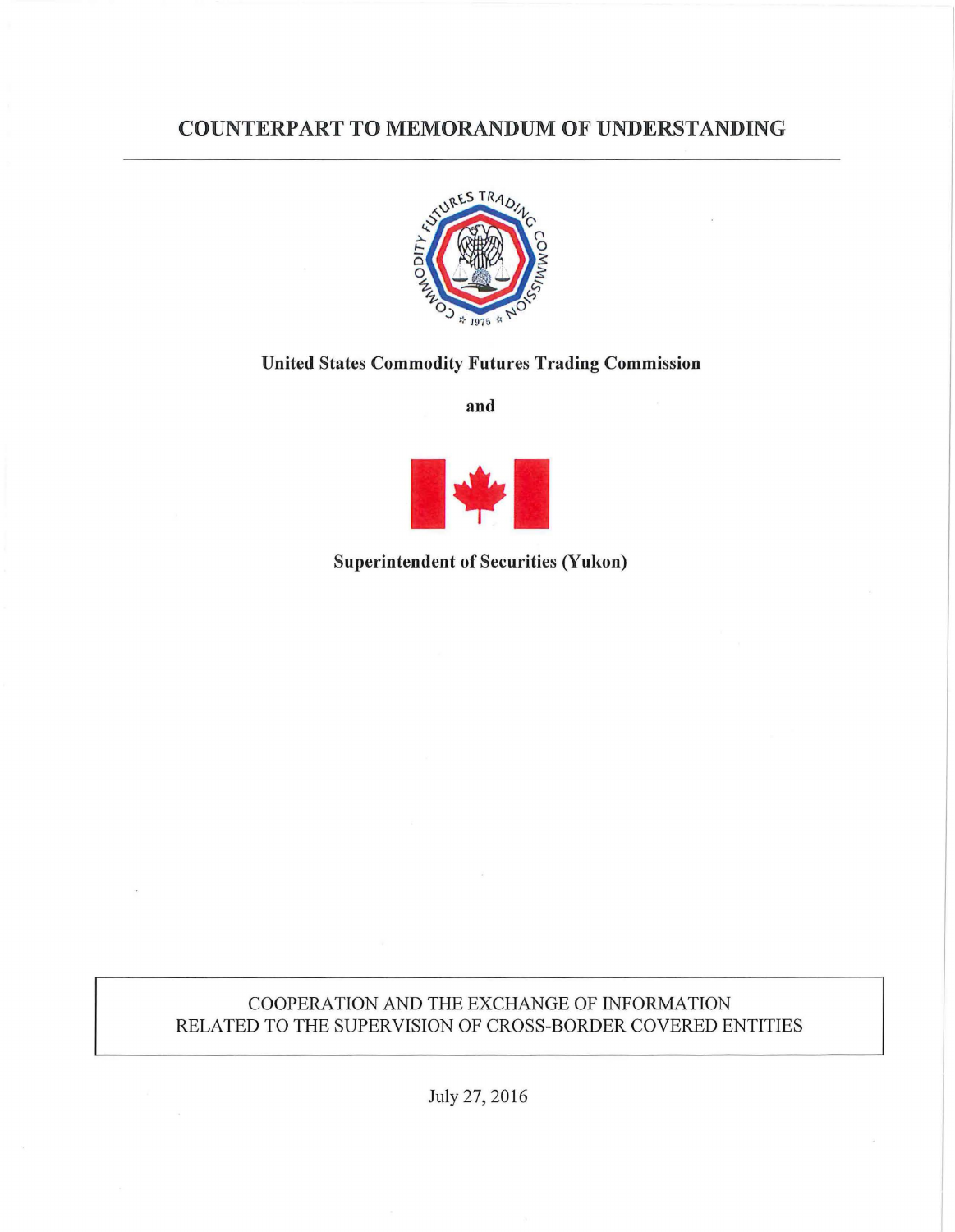### Appendix F

#### COUNTERPART

1. The *Memorandum of Understanding Concerning Cooperation and the Exchange of Information Related to the Supervision ofCross-Border Covered Entities* ("MOU") between the Commodity Futures Trading Commission ("CFTC") and the Alberta Securities Commission, the British Columbia Securities Commission, the Ontario Securities Commission, and the Québec Autorité des marchés financiers provides in Article Eight, Paragraph 41:

Any Canadian Authority may become a party to this MOU by executing a counterpart hereof together with the CFTC and providing notice of such execution to the other Canadian Authorities that are signatories to this MOU.

- 2. The CFTC and the Superintendent of Securities ("SSY") are executing this counterpart to the MOU ("Counterpart") pursuant to Paragraph 41 of the MOU in order for the SSY to become a party to the MOU.
- 3. The SSY hereby falls within the definition of the term "Authority" in Article One, Paragraph 1(b), of the MOU, and is a Canadian Authority and one of the Canadian Authorities within the scope of the MOU.
- 4. All terms and provisions of the MOU hereby apply to the SSY as though the SSY were specifically referenced in the MOU, except with respect to the SSY:
	- 32. The Authorities recognize that, while this MOU is not intended to gather information for enforcement purposes, subsequently the Authorities may want to use the nonpublic information provided pursuant to this MOU for enforcement purposes. In cases where a Requesting Authority seeks to use non-public information obtained pursuant to this MOU for enforcement purposes, including in conducting investigations or taking enforcement action, treatment of the non-public information will be in accordance with the use and confidentiality provisions of the IOSCO MMOU. However, with respect to information shared between the CFTC and SSY, Paragraph 33 applies to such use.
- 5. With respect to the SSY, where specific Canadian provinces are named in the MOU, the word "Yukon" is hereby included in the MOU.
- 6. With respect to the SSY, the definition of the term "Governmental Entity" means the Federal Ministry of Finance and the Yukon Department of Finance, if the Requesting Authority is the SSY.